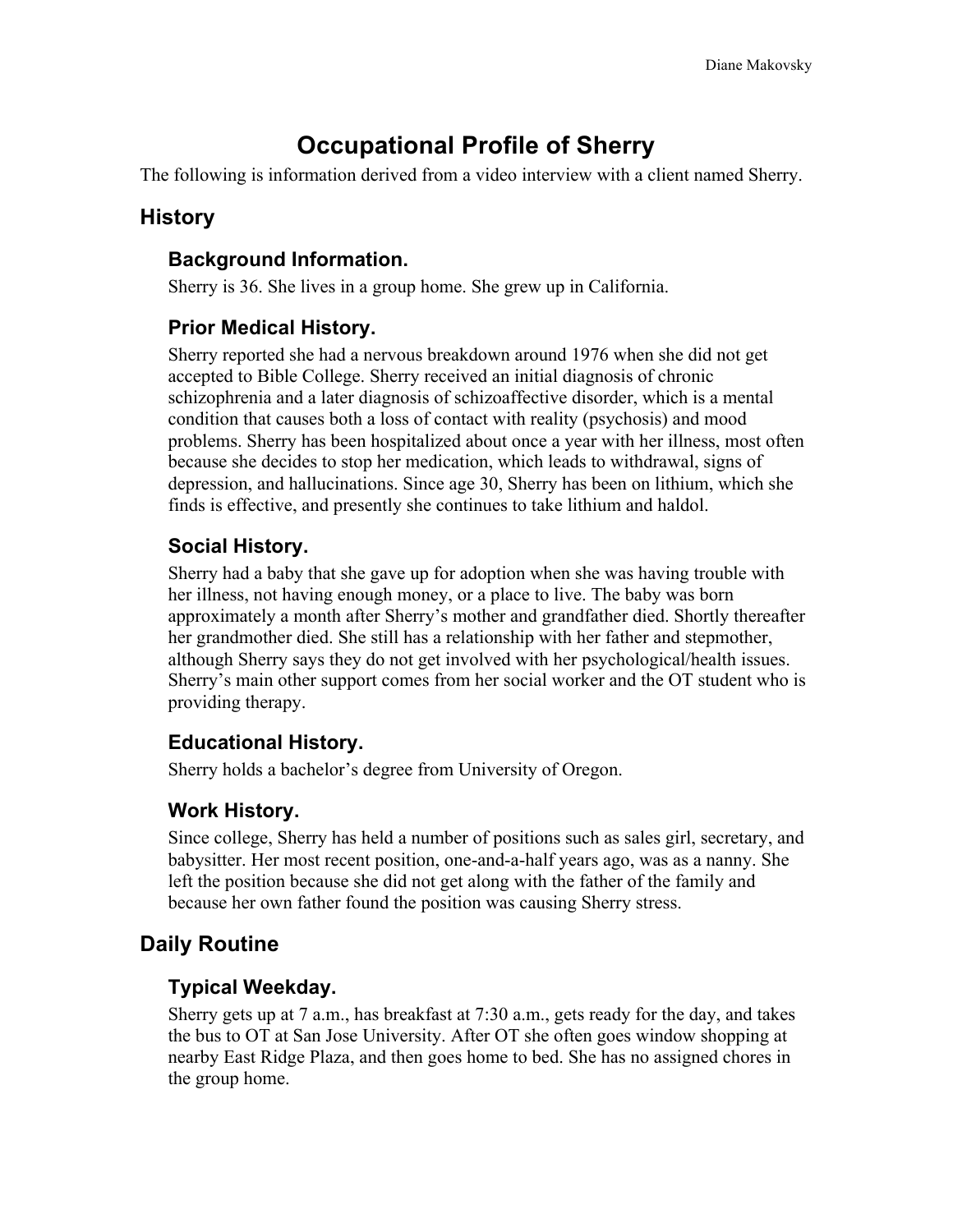#### **Typical Weekend.**

Sherry says she does absolutely nothing on weekends, unless she goes to see her parents. Weekends are therefore generally without structure.

# **Life Roles**

#### **Competence and Satisfaction with Roles.**

Sherry describes herself as a doer, but realizes she was more active when she was not ill. She is not satisfied with life and would like to be busier.

She considers that she could be a volunteer and a part-time student. She considers her OT to be a class. Sherry thinks of herself as an organizer. She likes to cook and to shop.

# **Client Goals**

In the short term, Sherry would like to be busier. When she is busy and active, she is less prone to depression and withdrawing.

In the long term, she would like to leave the group home and either live alone or with a roommate.

As a long-term goal, she would like to be married. Sherry would also like to have a job and go to school part-time.

# **Strengths and Problem Areas**

# **Strengths.**

Sherry has an expressed interest in living up to and promoting high moral values. She enjoys taking care of children. She enjoys the activity of organizing. She enjoys cooking and shopping for bargains.

She enjoys reading books and she enjoys holidays with family. Importantly, she is inspired to be able to take care of herself.

# **Problem Areas.**

Sherry has a tendency to feel better when taking her medications. When feeling better, she begins wanting to avoid the negative side effects of the medication, such as increased bathroom visits and weight gain. When she is well, Sherry has shown a history of stopping her medication. This choice leads to a loss of day-to-day motivation and social engagement, which in turn leads to an increase in depression and associated delusional episodes and hallucination. The result is often another bout of hospitalization, where with attention and treatment she returns to a more balanced state. This clearly risks becoming a cyclic pattern.